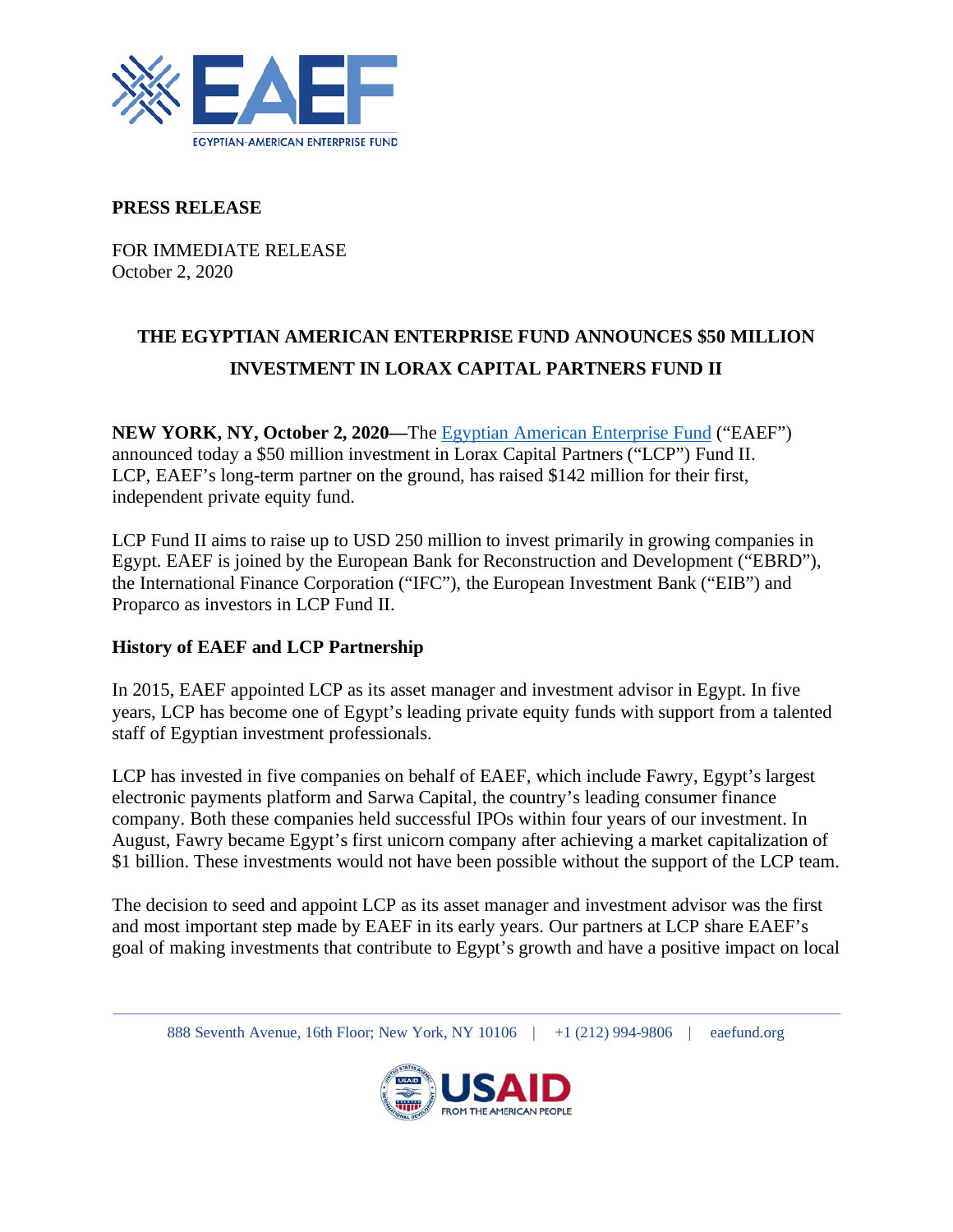

communities. EAEF's model of empowering local fund managers has been key to its success to date and catalyzing the growth of Egypt's private equity and venture capital markets. Nowhere is this more apparent than in EAEF's successful partnership with LCP.

James Harmon, EAEF's Chairman, added: "Lorax has been instrumental to EAEF's success and advancing our goal of developing Egypt's private sector. I believe Lorax is Egypt's most successful private equity firm today. Lorax's success is a testament to the outstanding team that was built over the last five years. In the coming years, I believe Lorax will be the leading private equity firm in the Middle East and North Africa region. Very few if any funds have closed in the region in recent years. It is a tribute to the Lorax team that they could close in today's difficult environment. EAEF is proud to have seeded Lorax and looks forward to its future growth."

Ashraf Zaki, LCP's Managing Partner, commented: "LCP would not be here today without the support of EAEF, which provided the capital that helped establish LCP and led to its first, independent private equity fund. The trust and support placed in LCP by Jim and EAEF's board allowed LCP to make investments that have not only generated considerable returns but contributed to Egypt's socioeconomic growth. We are appreciative of EAEF's support over the years and look forward to working together into the future."

#### **--ENDS--**

For further information, please contact:

#### **Egyptian-American Enterprise Fund**  Press Contact:

Cornelius Queen [cqueen@eaefund.org](mailto:cqueen@eaefund.org)

### **About the Egyptian-American Enterprise Fund**

The Egyptian-American Enterprise Fund is a United States government-funded private entity. Since the inception of the Enterprise Fund Program, over US \$1.1 billion has been invested directly alongside US \$6.9 billion invested by private parallel funds.

With original authorized capital from the U.S. Congress of \$300 million, EAEF is committed to promoting financial inclusion, job creation, and increasing foreign and domestic investment in Egypt for long-term sustainable economic development. EAEF's primary mission is to stimulate the Egyptian private sector by providing access to finance, human capital, modern technologies as well as best business practices, while achieving financial profitability.

The fund is led by a board of directors composed of Egyptians, Americans and Egyptian-Americans. The U.S. Agency for International Development (USAID) administers the U.S. foreign assistance program, providing economic and humanitarian assistance in more than 80